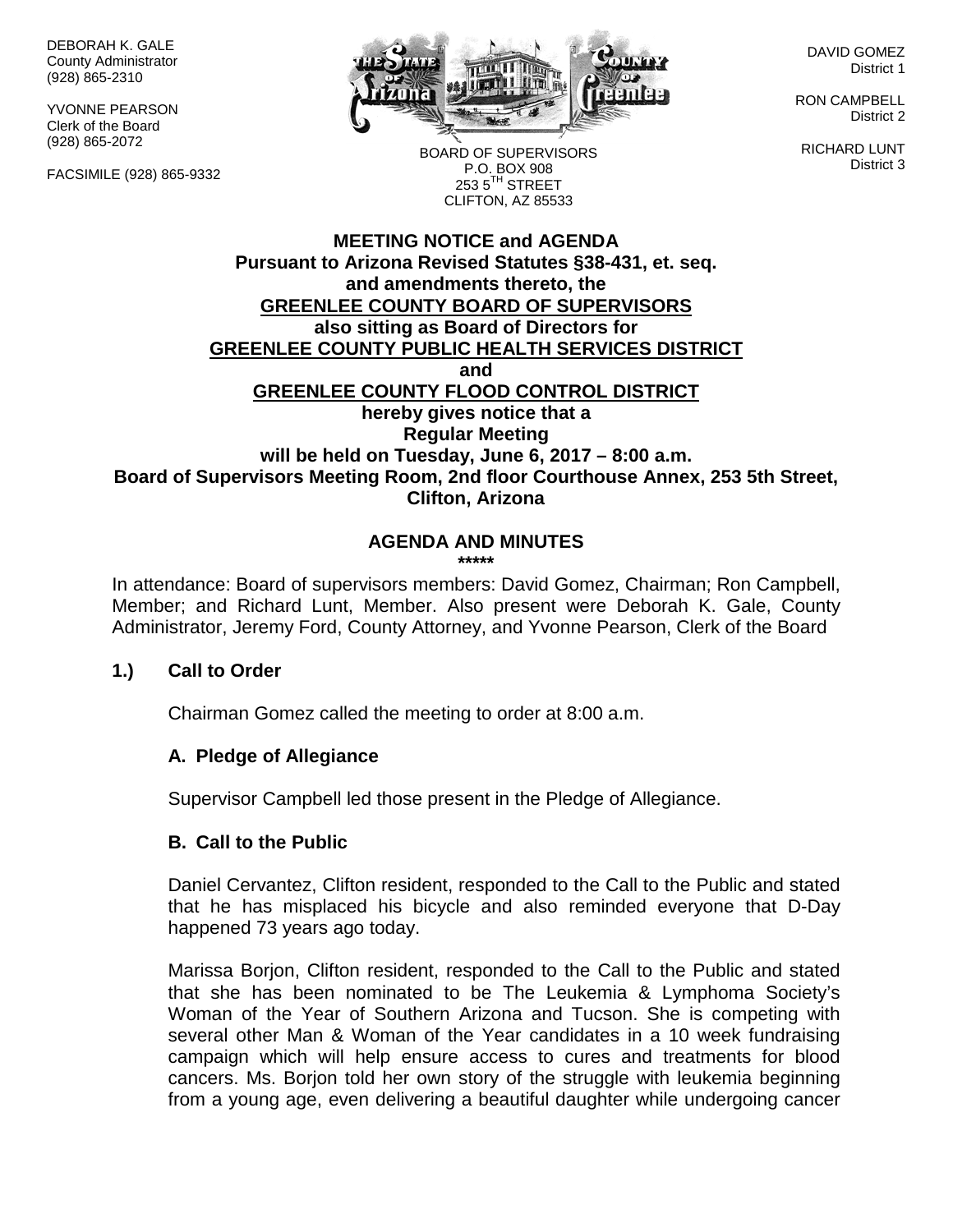treatments and earning a Bachelor's degree from Arizona State University. Today she is healthy, happy, seeking full time employment and is living a good life with her daughter and fiancé. The Board praised her for her strength and accomplishments and wished her well.

Ms. Gale responded to the Call to the Public and stated that Forest Wilkerson, former Board of Supervisor and Sheriff has passed away.

Nancy Jean Walker, SunZia representative, responded to the Call to the Public and stated that the SunZia Power project is going well with construction to begin in the second quarter of next year. She thanked the Board for inviting her to the meeting with Commissioner Andy Tobin next week.

**2.) PUBLIC HEALTH SERVICES DISTRICT – the Board of Supervisors will convene as the Board of Directors of the Greenlee County Public Health Services District and will reconvene as the Board of Supervisors following consideration of these items:**

#### **A. Consent Agenda**

**1. Clerk of the Board: Consideration of approval of Public Health Services District expense warrants in excess of \$1,000.00**

Upon motion by Supervisor Lunt, seconded by Supervisor Campbell, and carried unanimously, the Board approved the Public Health Services District Consent Agenda as presented.

**3.) FLOOD CONTROL DISTRICT – the Board of Supervisors will convene as the Board of Directors of the Greenlee County Flood Control District and will reconvene as the Board of Supervisors following consideration of these items:**

### **A. Consent Agenda**

**1. Clerk of the Board: Consideration of approval of Flood Control District expense warrants in excess of \$1,000.00**

Upon motion by Supervisor Lunt, seconded by Supervisor Campbell, and carried unanimously, the Board approved the Flood Control District Consent Agenda as presented.

### **4.) Craig Sullivan, Executive Director, County Supervisors Association A. Annual County Outreach and Update**

Mr. Sullivan presented a report to the Board of Supervisors reviewing the past year's work of the County Supervisors Association (CSA) including tracking legislation that would be harmful to counties and working with legislators to keep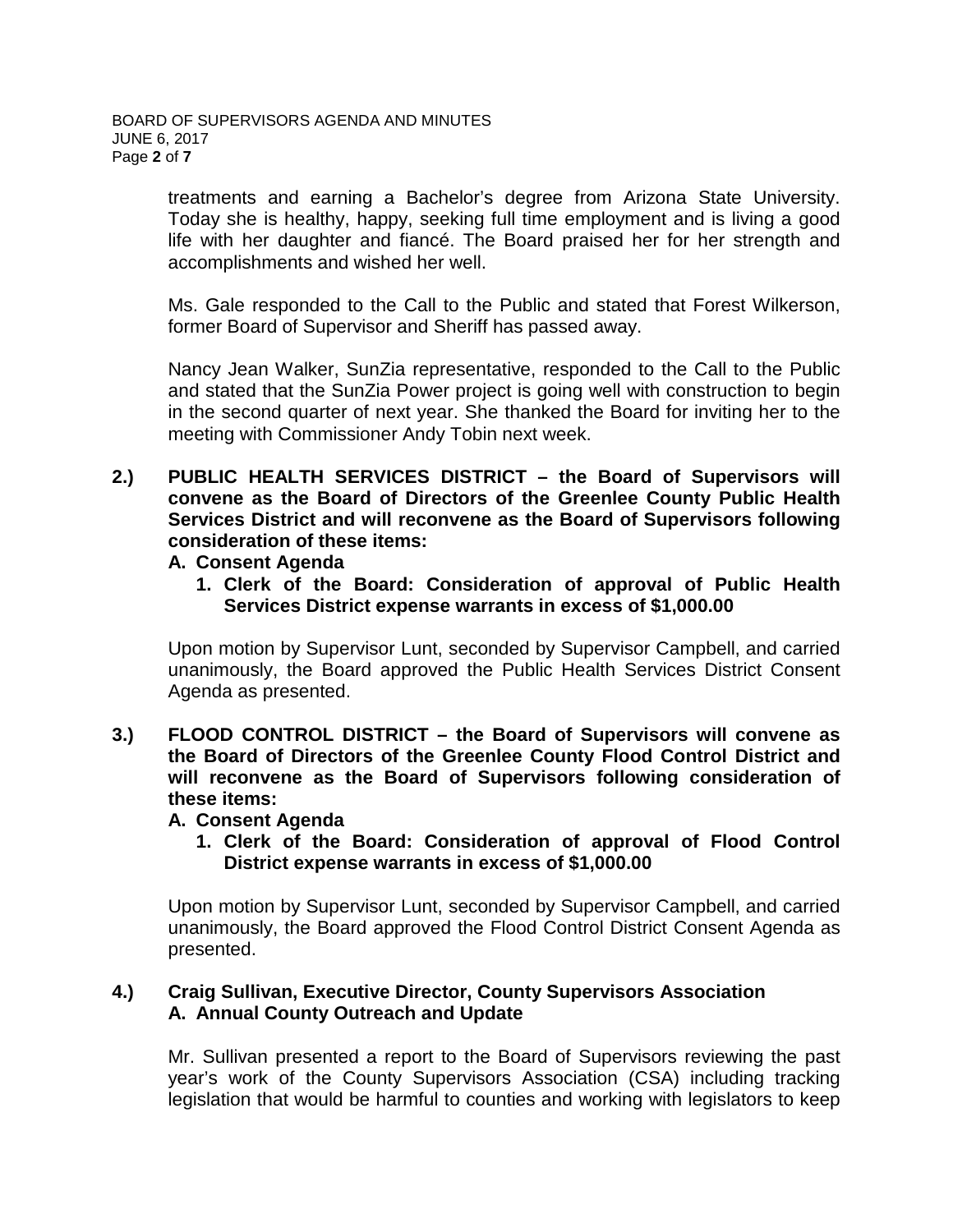counties from losing any further revenue or preventing new laws that would be detrimental to counties. The Board of Supervisors commended Mr. Sullivan and his staff for their hard work. Mr. Sullivan expressed his appreciation of Ms. Gale and her expertise and knowledge in assisting CSA when needed.

#### **5.) Mike Crockett, Dean of Instruction, Eastern Arizona College A. Consideration of approval of Intergovernmental Agreement for provision of community college credit courses for fiscal year 2018**

Mr. Crockett presented the fiscal year 2018 Intergovernmental Agreement between Eastern Arizona College (EAC) and Greenlee County and stated that 15 Morenci School students graduated from EAC and also from Morenci High School this year which is possible through this agreement. Supervisor Campbell stated that he appreciates that this contract is possible. Upon motion by Supervisor Lunt, seconded by Supervisor Campbell, and carried unanimously, the Board approved the Agreement as presented.

## **6.) Ákos Kovach, Economic Development Coordinator A. Economic Development Planning Update**

Mr. Kovach reported the following:

- The recent focus on community communications has resulted in more activities and more persons becoming involved in those activities
- The annual Hill Climb Event has been scheduled for September  $30<sup>th</sup>$  and October 1<sup>st</sup>
- The Health & Science Fair was a great success. He stated that Greenlee County is #2 in the state in county health ranking
- The weekly Farmers Market is tomorrow and has been certified organic
- The next Chamber of Commerce Mixer is on June  $28<sup>th</sup>$  and will be hosted by Duncan Valley Pal Police Action League and the following Mixer will be on July 26<sup>th</sup> hosted by Mt. Graham Safe House and will be held at the Church of New Beginnings in Morenci
- Social Media presence is growing
- He will be attending a meeting with persons interested in housing development in Greenlee County
- He has submitted an application for the National Association of Developers Organization (NADO) Innovation Award titled Health – the highway to Greenlee County. He will be attending the NADO conference in September.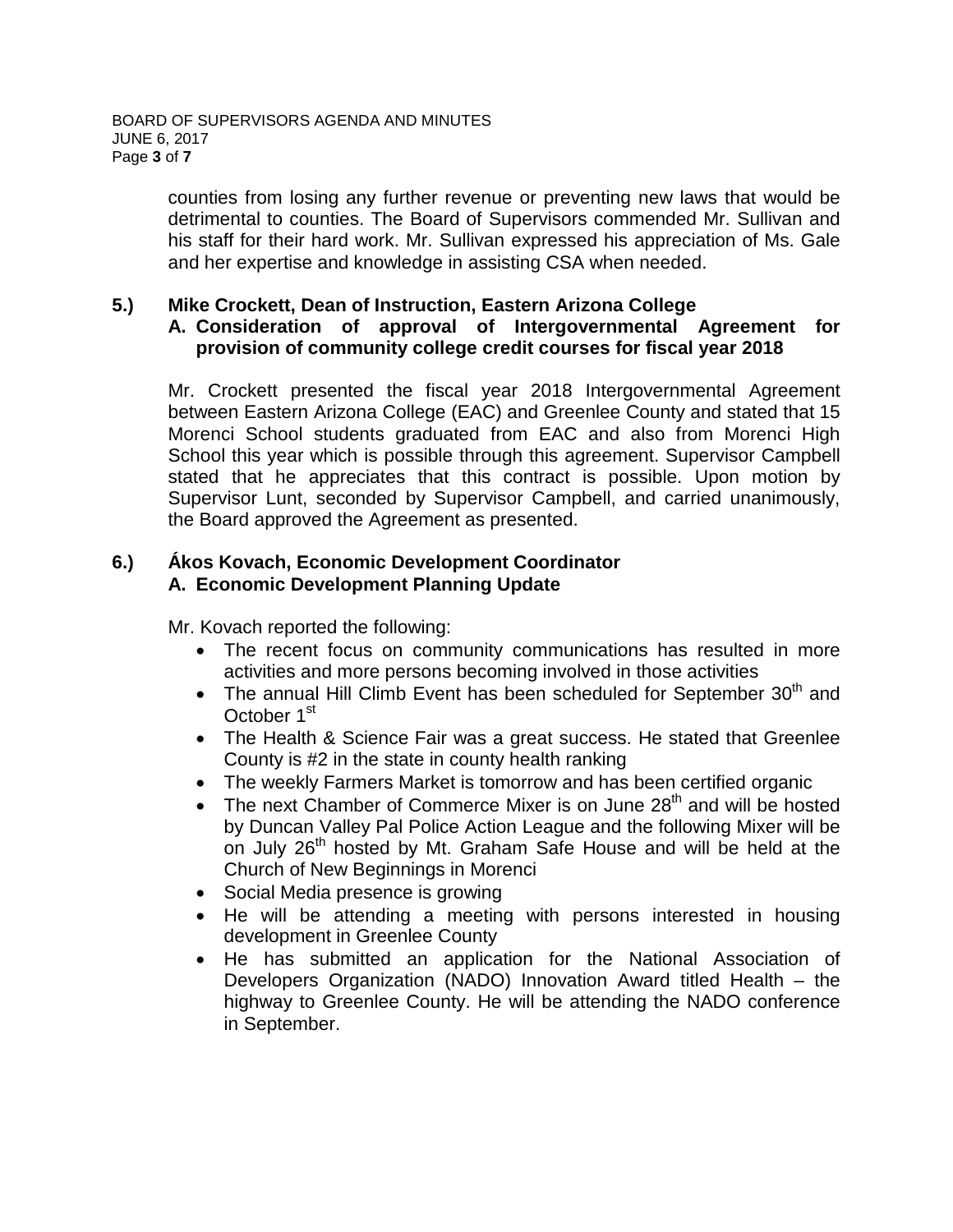#### **7.) Consideration of implementation of Fire Restrictions in the unincorporated areas of Greenlee County and adoption of Resolution 17-06-01 regarding Fire Restrictions**

#### **RESOLUTION 17-06-01**

### **A RESOLUTION OF THE GREENLEE COUNTY BOARD OF SUPERVISORS REGULATING OPEN BURNING IN UNINCORPORATED AREAS OF GREENLEE COUNTY DURING DECLARATIONS OF FIRE EMERGENCIES.**

**WHEREAS**, Arizona Revised Statutes §26-311 authorizes the county board of supervisors to declare that an emergency exists and to impose all necessary regulations to preserve the peace and order in the unincorporated areas of the county; and

**WHEREAS**, Arizona Revised Statutes §26-307 authorizes counties to make, amend, and rescind orders, rules, and regulation necessary for emergency functions not inconsistent with orders, rules and regulations promulgated by the governor and to suspend any regulation or law in conflict with said county orders, rules and regulations; and

**WHEREAS**, Arizona Revised Statutes §49-501 prohibits open burning in unincorporated areas of the county with certain broad exceptions; and

**WHEREAS**, both Arizona Revised Statute §11-251.05 and §11-251(31) authorizes counties to adopt ordinances necessary or proper to carry out the duties, responsibilities, and functions of the county and to prescribe punishment by fine, imprisonment, or both, for the violation of the ordinance, not to exceed the maximum limitations established for a Class 1 misdemeanor; and

**WHEREAS**, the Greenlee County Board of Supervisors is concerned about dry conditions, low humidity, increased winds, high temperatures, and the risk that manmade fires present to Greenlee County is great; and

**WHEREAS**, the United States Department of Agriculture and the United States Forest Service prohibit certain fires in areas designated by order; and

**WHEREAS**, the Greenlee County Emergency Management Director recommend that the Board of Supervisors take action to prohibit all open burning in the unincorporated areas of the county during times of extreme fire danger.

**NOW, THEREFORE, BE IT RESOLVED THAT**, the Greenlee County Board of Supervisors herby declares that an emergency exists for the preservation of the public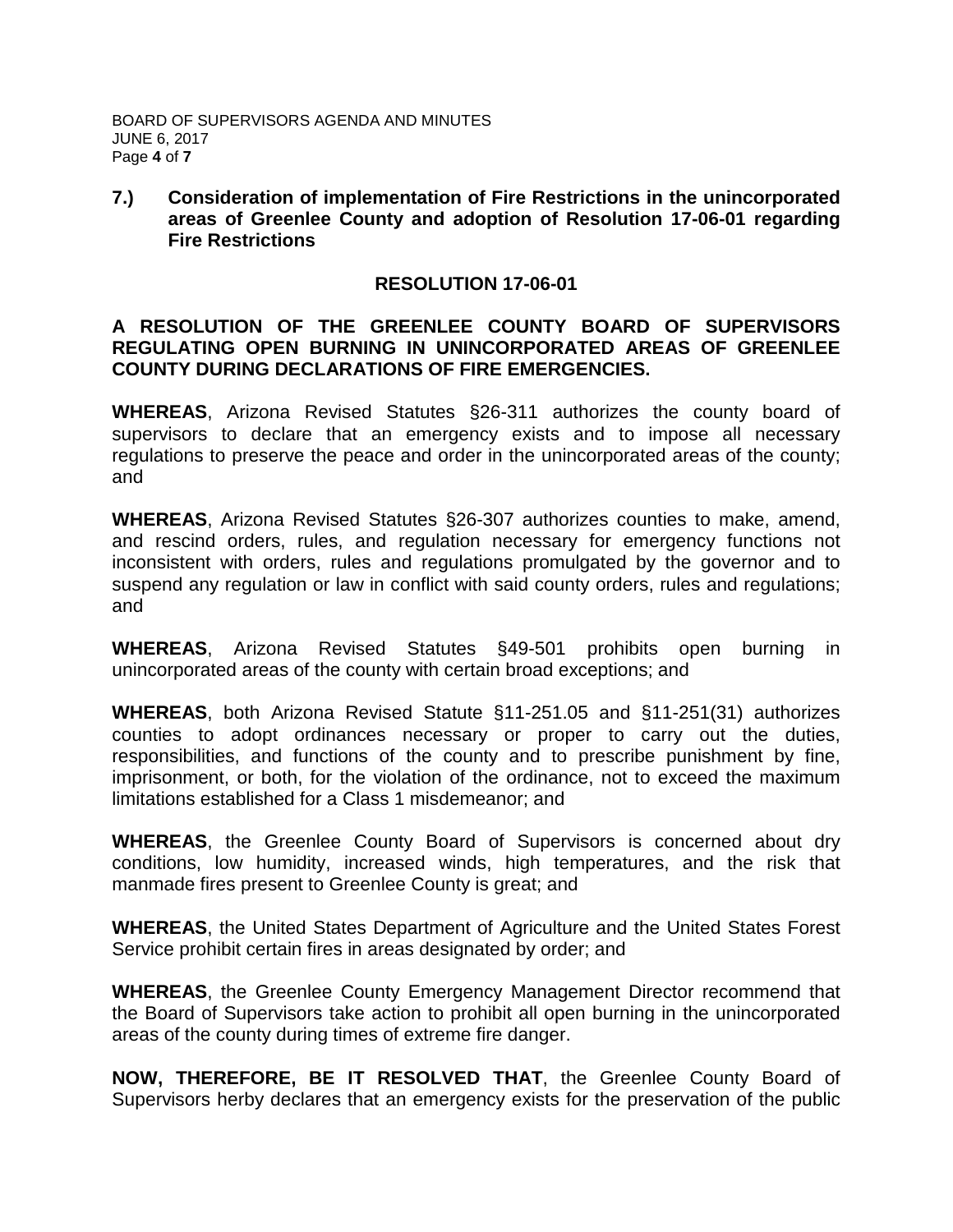BOARD OF SUPERVISORS AGENDA AND MINUTES JUNE 6, 2017 Page **5** of **7**

peace, health and safety of the County of Greenlee and orders the expedited enactment of Emergency Fire Restrictions as outlined in the Greenlee County Outdoor Fire Ordinance and shall be effective immediately.

**PASSED AND ADOPTED** by the Greenlee County Board of Supervisors this 6<sup>th</sup> day of June, 2017.

/s/ David Gomez, Chairman

ATTEST: /s/ Yvonne Pearson, Clerk of the Board APPROVED AS TO FORM: /s/ Jeremy Ford, County Attorney

> Upon motion by Supervisor Lunt, seconded by Supervisor Campbell, and carried unanimously, the Board adopted Resolution 17-06-01 as presented.

#### **8.) Consideration of a revision to the Greenlee County sick leave policy to include reimbursement of unused sick leave within the limits allowed by Arizona Revised Statute §38-615**

Chairman Gomez moved this item to be discussed during the budget work session later in this meeting.

#### **9.) Consideration of Public Safety Personnel Retirement System (PSPRS) contribution rates**

Ms. Gale stated that this information was distributed to the Board at the last meeting and that the Board needs to make a decision on choosing the 20 year contribution rate or the 30 year contribution rate. Ms. Gale recommended the 20 year contribution rate of 28.26%. Upon motion by Supervisor Lunt, seconded by Supervisor Campbell, and carried unanimously, the Board approved the using the 20 year rate of 28.26% as recommended by Ms. Gale.

### **10.) Kay Gale, County Administrator A. County and State budget and legislative issues**

Ms. Gale stated that these items are addressed in Agenda item #4.

### **B. Calendar of Events**

The Calendar of Events was reviewed.

#### **11.) Consent Agenda**

**A. Clerk of the Board: Consideration of approval of minutes to previous meetings – 04/05/17; 04/25/17**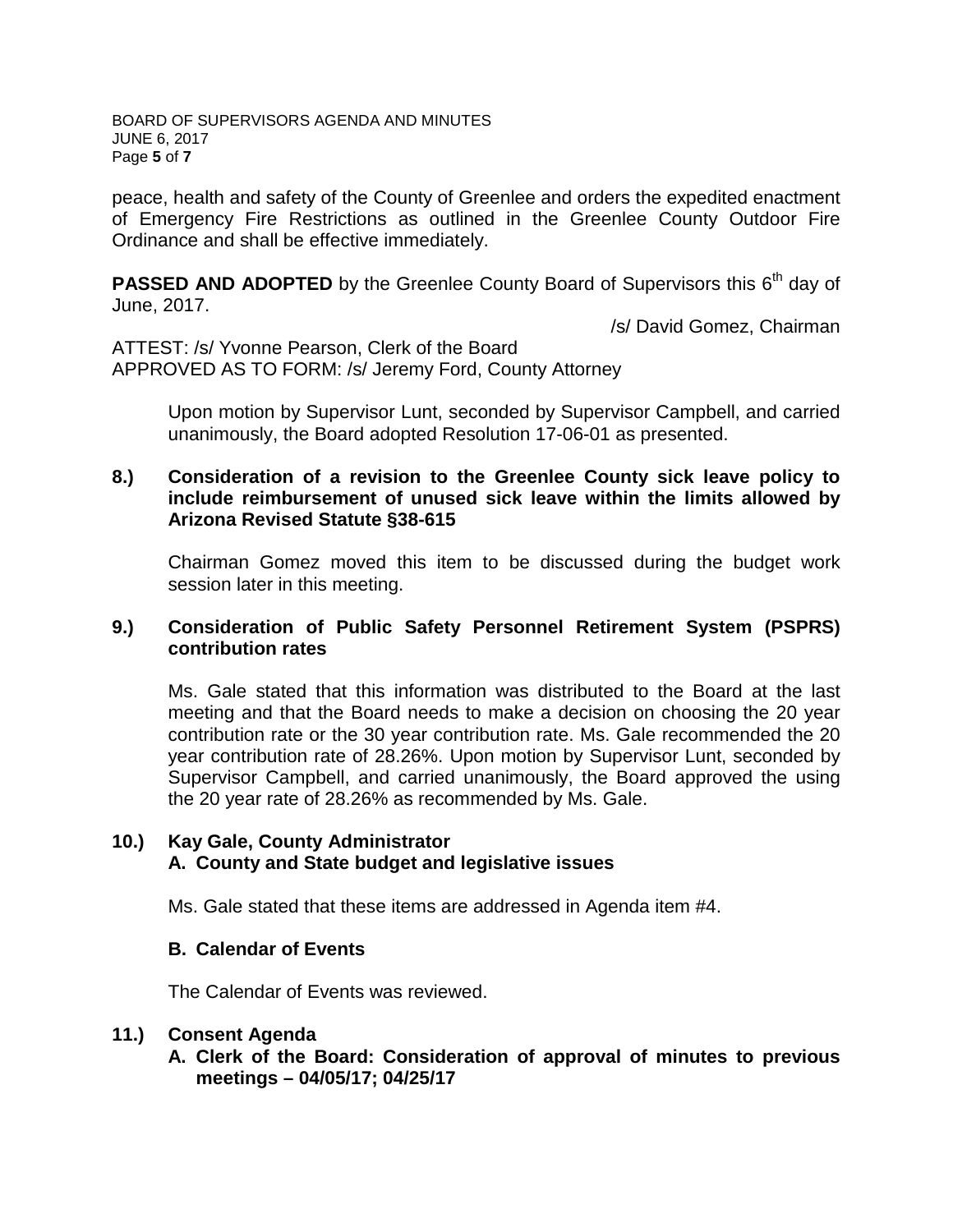- **B. Clerk of the Board: Consideration of approval of expense warrants in excess of \$1,000.00 – Voucher 1080; 1081**
- **C. Chief Finance Officer: Consideration of approval of general fund loans in the amount of \$13,859.31 to be reimbursed upon receipt of funds: Fund 159 - \$71.63; Fund 186 - \$296.39; Fund 219 - \$2,663.05; Fund 243 - \$7,963.00; Fund 601 - \$2,865.24**
- **D. County Sheriff: Consideration of approval of Employee Transaction Form – C. Monjaras, Detention Officer**
- **E. Clerk of the Board: Consideration of change in controlling member on the Greenlee County Liquor License – addition of Supervisor Richard Lunt, District 3; removal of Robert Corbell**
- **F. Events Coordinator: Consideration of approval of Greenlee County Liquor License renewal for fiscal year 2018**
- **G. Clerk of the Board: Consideration of approval of the Intergovernmental Agreement with Graham County for Juvenile Detention Facilities in an amount not to exceed \$300,000.00 to be paid with budgeted general funds**
- **H. Clerk of the Board: Consideration of approval of the Intergovernmental Agreement with Graham County for Internet DS3 and Equipment Co-Lo for fiscal year 2018 in an amount not to exceed \$22,800.00 to be paid with budgeted general funds**

Upon motion by Supervisor Lunt, seconded by Supervisor Campbell, and carried unanimously, the Board approved the Consent Agenda as presented.

## **12.) Supervisor Reports**

## **Supervisor Richard Lunt**

### **A. Western Interstate Region Conference**

Supervisor Lunt attended the Western Interstate Region Conference where the Vice President of the BNSF Railway spoke of their relationship with counties stating that the railway has invested one half billion dollars over the past 10 years promoting commerce in the northwest region. The former governor of Wyoming, Jim Geringer, spoke of the ways Wyoming has overcome the obstacles and difficulties of getting communication and broadband in that state. He attended several other meetings.

## **B. Meeting with Steven Best and Wendy Jo of the Forest Service regarding the Travel Management and Forest Plans**

Supervisor Lunt attended a meeting with Steven Best, Apache-Sitgreaves Forest Supervisor, and Wendy Jo, Deputy Director, regarding issues and concerns of